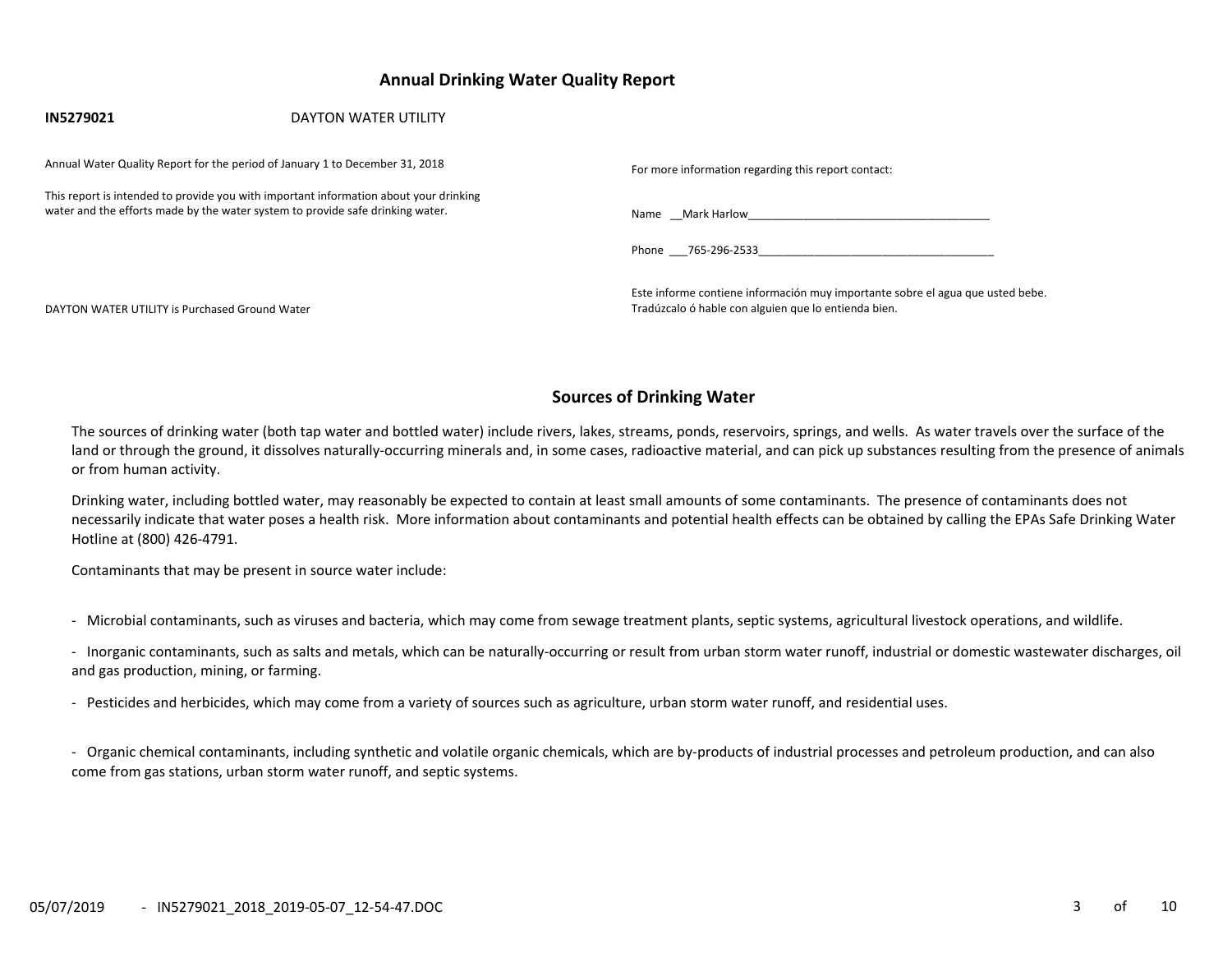‐ Radioactive contaminants, which can be naturally‐occurring or be the result of oil and gas production and mining activities.

In order to ensure that tap water is safe to drink, EPA prescribes regulations which limit the amount of certain contaminants in water provided by public water systems. FDA regulations establish limits for contaminants in bottled water which must provide the same protection for public health.

Some people may be more vulnerable to contaminants in drinking water than the general population.

Contaminants may be found in drinking water that may cause taste, color, or odor problems. These types of problems are not necessarily causes for health concerns. For more information on taste, odor, or color of drinking water, please contact the system's business office.

Immuno-compromised persons such as persons with cancer undergoing chemotherapy, persons who have undergone organ transplants, people with HIV/AIDS or other immune system disorders, some elderly and infants can be particularly at risk from infections. These people should seek advice about drinking water from their health care providers. EPA/CDC guidelines on appropriate means to lessen the risk of infection by Cryptosporidium and other microbial contaminants are available from the Safe Drinking Water Hotline (800‐426‐4791).

If present, elevated levels of lead can cause serious health problems, especially for pregnant women and young children. Lead in drinking water is primarily from materials and components associated with service lines and home plumbing. We cannot control the variety of materials used in plumbing components. When your water has been sitting for several hours, you can minimize the potential for lead exposure by flushing your tap for 30 seconds to 2 minutes before using water for drinking or cooking. If you are concerned about lead in your water, you may wish to have your water tested. Information on lead in drinking water, testing methods, and steps you can take to minimize exposure is available from the Safe Drinking Water Hotline or at http://www.epa.gov/safewater/lead.

#### **Source Water Information**

| SWA = Source Water Assessment                      |                                                                                                    |                                                                                              |                      |                                                                                                                                                                        |  |  |  |
|----------------------------------------------------|----------------------------------------------------------------------------------------------------|----------------------------------------------------------------------------------------------|----------------------|------------------------------------------------------------------------------------------------------------------------------------------------------------------------|--|--|--|
| Source Water Name                                  |                                                                                                    | Type of Water                                                                                | <b>Report Status</b> | Location                                                                                                                                                               |  |  |  |
| LAFAYETTE- IN5279013                               |                                                                                                    | GW                                                                                           | Active               |                                                                                                                                                                        |  |  |  |
| <b>Water Quality Test Results</b>                  |                                                                                                    |                                                                                              |                      |                                                                                                                                                                        |  |  |  |
| Definitions:                                       | The following tables contain scientific terms and measures, some of which may require explanation. |                                                                                              |                      |                                                                                                                                                                        |  |  |  |
| Avg:                                               |                                                                                                    | Regulatory compliance with some MCLs are based on running annual average of monthly samples. |                      |                                                                                                                                                                        |  |  |  |
| <b>Maximum Contaminant Level or MCL:</b>           |                                                                                                    |                                                                                              |                      | The highest level of a contaminant that is allowed in drinking water. MCLs are set as close to the MCLGs as feasible using the best available treatment technology.    |  |  |  |
| Level 1 Assessment:                                | water system.                                                                                      |                                                                                              |                      | A Level 1 assessment is a study of the water system to identify potential problems and determine (if possible) why total coliform bacteria have been found in our      |  |  |  |
| Maximum Contaminant Level Goal or MCLG:            |                                                                                                    |                                                                                              |                      | The level of a contaminant in drinking water below which there is no known or expected risk to health. MCLGs allow for a margin of safety.                             |  |  |  |
| Level 2 Assessment:                                | and/or why total coliform bacteria have been found in our water system on multiple occasions.      |                                                                                              |                      | A Level 2 assessment is a very detailed study of the water system to identify potential problems and determine (if possible) why an E. coli MCL violation has occurred |  |  |  |
| Maximum residual disinfectant level or MRDL:       | contaminants.                                                                                      |                                                                                              |                      | The highest level of a disinfectant allowed in drinking water. There is convincing evidence that addition of a disinfectant is necessary for control of microbial      |  |  |  |
| Maximum residual disinfectant level goal or MRDLG: |                                                                                                    |                                                                                              |                      | The level of a drinking water disinfectant below which there is no known or expected risk to health. MRDLGs do not reflect the benefits of the use of disinfectants to |  |  |  |
|                                                    |                                                                                                    |                                                                                              |                      |                                                                                                                                                                        |  |  |  |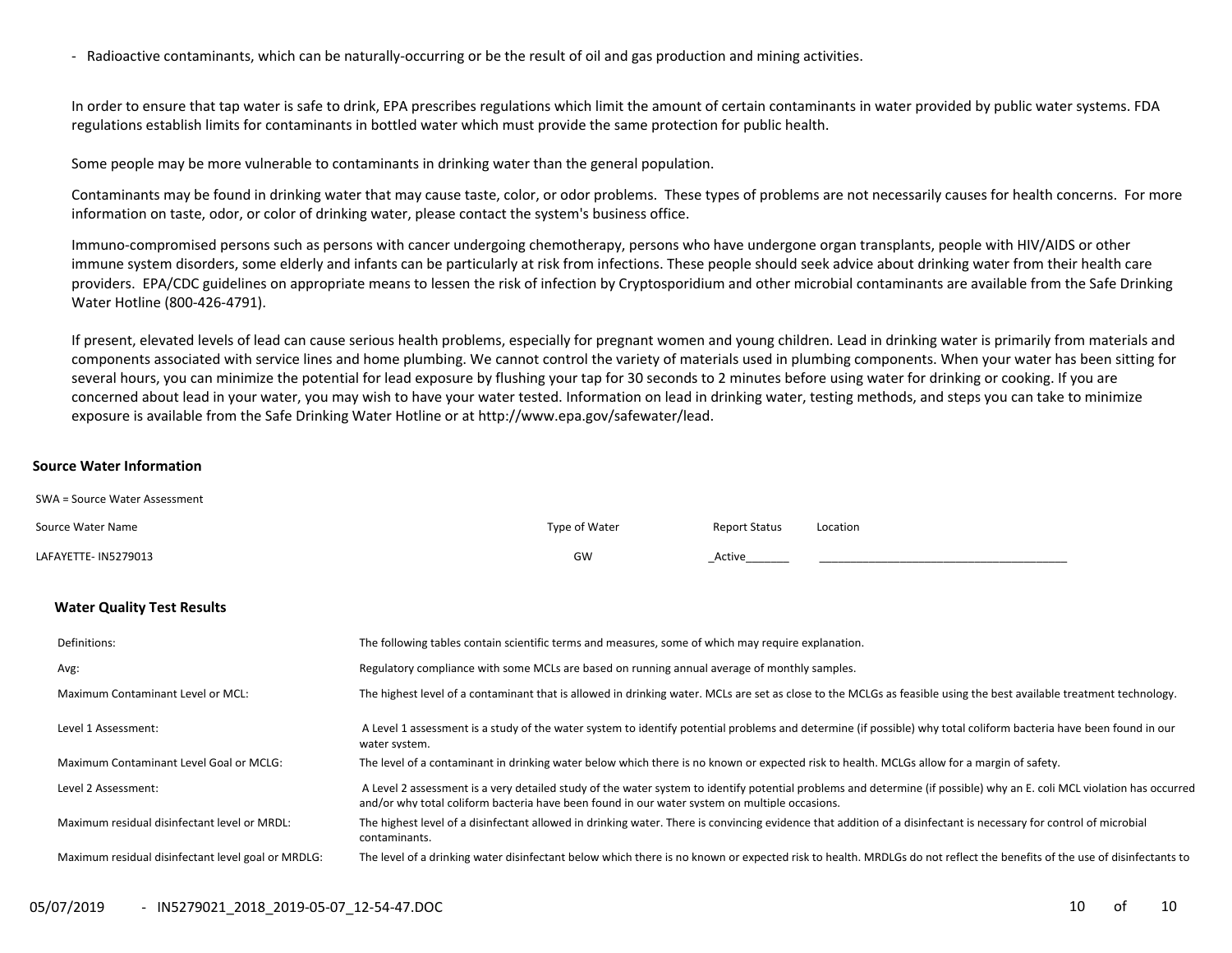## **Water Quality Test Results**

| na:                        | not applicable.                                                                         |
|----------------------------|-----------------------------------------------------------------------------------------|
| mrem:                      | millirems per year (a measure of radiation absorbed by the body)                        |
| ppb:                       | micrograms per liter or parts per billion - or one ounce in 7,350,000 gallons of water. |
| ppm:                       | milligrams per liter or parts per million - or one ounce in 7,350 gallons of water.     |
| Treatment Technique or TT: | A required process intended to reduce the level of a contaminant in drinking water.     |

**2018Regulated Contaminants Detected for Dayton Water Utility**

#### **Lead and Copper**

Definitions:

Action Level Goal (ALG): The level of a contaminant in drinking water below which there is no known or expected risk to health. ALGs allow for a margin of safety. Action Level: The concentration of a contaminant which, if exceeded, triggers treatment or other requirements which a water system must follow. ‐‐‐‐

If present, elevated levels of lead can cause serious health problems, especially for pregnant women and young children. Lead in drinking water is primarily from materials and components associated with service lines and home plumbing. We are responsible for providing high quality drinking water, but we cannot control the variety of materials used in plumbing components. When your water has been sitting for several hours, you can minimize the potential for lead exposure by flushing your tap for 30 seconds to 2 minutes before using water for drinking or cooking. If you are concerned about lead in your water, you may wish to have your water tested. Information on lead in drinking water, testing methods, and steps you can take to minimize exposure is available from the Safe Drinking Water Hotline or at http://www.epa.gov/safewater/lead. ‐‐‐‐

| Lead and Copper | Date Sampled | <b>MCLG</b> | Action Level (AL) | 90th Percentile | # Sites Over AL | Units | Violation | Likely Source of Contamination                                                                                |
|-----------------|--------------|-------------|-------------------|-----------------|-----------------|-------|-----------|---------------------------------------------------------------------------------------------------------------|
| <b>Copper</b>   | 2018         | 1.3         | 1.3               | 0.212           |                 | ppm   | N         | Erosion of natural deposits; Leaching from wood<br>preservatives; Corrosion of household plumbing<br>systems. |

#### **Regulated Contaminants**

| Disinfectants and Disinfection<br><b>By-Products</b> | <b>Collection Date</b> | Highest Level<br>Detected | Range of Levels<br>Detected | <b>MCLG</b>              | MCL        | Units | Violation | Likely Source of Contamination             |
|------------------------------------------------------|------------------------|---------------------------|-----------------------------|--------------------------|------------|-------|-----------|--------------------------------------------|
| Chlorine                                             | 2018                   |                           | $0 - 1$                     | $MRDLG = 4$              | $MRDL = 4$ | ppm   | И         | Water additive used to control microbes.   |
| Haloacetic Acids (HAA5)                              | 2018                   | 1.1                       | $1.1 - 1.1$                 | No goal for the<br>total | 60         | ppb   | N         | By-product of drinking water disinfection. |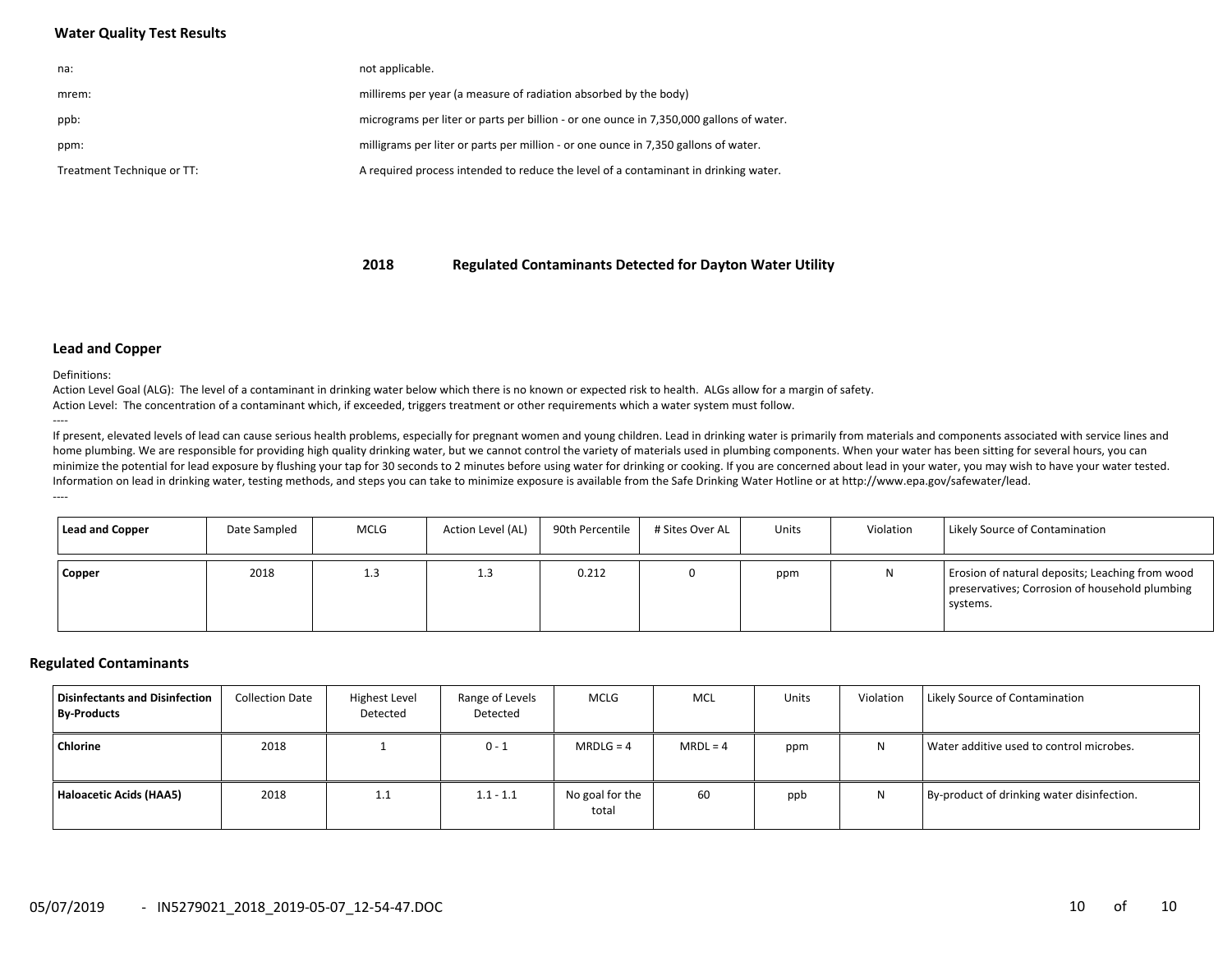### **Violations Table**

| <b>Revised Total Coliform Rule (RTCR)</b>                                                                                                                                                                                                                                                                                                                                                                          |            |            |                                                                                                                                                                                                |  |  |  |  |  |  |  |
|--------------------------------------------------------------------------------------------------------------------------------------------------------------------------------------------------------------------------------------------------------------------------------------------------------------------------------------------------------------------------------------------------------------------|------------|------------|------------------------------------------------------------------------------------------------------------------------------------------------------------------------------------------------|--|--|--|--|--|--|--|
| The Revised Total Coliform Rule (RTCR) seeks to prevent waterborne diseases caused by E. coli. E. coli are bacteria whose presence indicates that the water may be contaminated with human or animal wastes. Human pathogens<br>in these wastes can cause short-term effects, such as diarrhea, cramps, nausea, headaches, or other symptoms. They may pose a greater health risk for infants, young children, the |            |            |                                                                                                                                                                                                |  |  |  |  |  |  |  |
| <b>Violation Type</b><br><b>Violation Begin</b><br><b>Violation Explanation</b><br><b>Violation End</b>                                                                                                                                                                                                                                                                                                            |            |            |                                                                                                                                                                                                |  |  |  |  |  |  |  |
| MONITORING, ROUTINE, MAJOR (RTCR)                                                                                                                                                                                                                                                                                                                                                                                  | 02/01/2018 | 02/28/2018 | We failed to test our drinking water for the contaminant and period indicated. Because of this failure, we cannot be sure of the<br>quality of our drinking water during the period indicated. |  |  |  |  |  |  |  |
| 04/30/2018<br>04/01/2018<br>We failed to test our drinking water for the contaminant and period indicated. Because of this failure, we cannot be sure of the<br>MONITORING, ROUTINE, MINOR (RTCR)<br>quality of our drinking water during the period indicated.                                                                                                                                                    |            |            |                                                                                                                                                                                                |  |  |  |  |  |  |  |

#### **2018Regulated Contaminants Detected for Lafayette Water Works**

# **Lead and Copper**

| <b>Lead and Copper</b>                                      | Date Sampled           | <b>MCLG</b>                      | Action Level (AL)           | 90th Percentile          | # Sites Over AL | <b>Units</b> | Violation    | Likely Source of Contamination                                                                                                   |
|-------------------------------------------------------------|------------------------|----------------------------------|-----------------------------|--------------------------|-----------------|--------------|--------------|----------------------------------------------------------------------------------------------------------------------------------|
| Copper                                                      | 08/29/2016             | 1.3                              | 1.3                         | 0.484                    | $\mathbf{1}$    | ppm          | N            | Erosion of natural deposits; Leaching from wood<br>preservatives; Corrosion of household plumbing<br>svstems                     |
| Lead                                                        | 08/29/2016             | $\mathbf 0$                      | 15                          | 1.1                      | 0               | ppb          | N            | Corrosion of household plumbing systems; Erosion<br>of natural deposits.                                                         |
| <b>Regulated Contaminants</b>                               |                        |                                  |                             |                          |                 |              |              |                                                                                                                                  |
| <b>Disinfectants and Disinfection</b><br><b>By-Products</b> | <b>Collection Date</b> | <b>Highest Level</b><br>Detected | Range of Levels<br>Detected | <b>MCLG</b>              | <b>MCL</b>      | Units        | Violation    | Likely Source of Contamination                                                                                                   |
| Chlorine                                                    | 2018                   | 1                                | $1 - 1$                     | $MRDLG = 4$              | $MRDL = 4$      | ppm          | $\mathsf{N}$ | Water additive used to control microbes.                                                                                         |
| Haloacetic Acids (HAA5)                                     | 2018                   | 3                                | $1.9 - 6$                   | No goal for the<br>total | 60              | ppb          | N            | By-product of drinking water disinfection.                                                                                       |
| <b>Total Trihalomethanes (TTHM)</b>                         | 2018                   | 3                                | $1.2 - 5.5$                 | No goal for the<br>total | 80              | ppb          | N            | By-product of drinking water disinfection.                                                                                       |
| <b>Inorganic Contaminants</b>                               | <b>Collection Date</b> | <b>Highest Level</b><br>Detected | Range of Levels<br>Detected | <b>MCLG</b>              | <b>MCL</b>      | Units        | Violation    | Likely Source of Contamination                                                                                                   |
| <b>Barium</b>                                               | 05/23/2017             | 0.223                            | $0.0126 - 0.223$            | $\overline{2}$           | $\overline{2}$  | ppm          | N            | Discharge of drilling wastes; Discharge from metal<br>refineries; Erosion of natural deposits.                                   |
| <b>Fluoride</b>                                             | 05/23/2017             | 0.552                            | $0.0434 - 0.552$            | $\overline{a}$           | 4.0             | ppm          | N            | Erosion of natural deposits; Water additive which<br>promotes strong teeth; Discharge from fertilizer and<br>aluminum factories. |
| Nitrate [measured as Nitrogen]                              | 2018                   | $\overline{2}$                   | $0.691 - 1.83$              | 10                       | 10              | ppm          | N            | Runoff from fertilizer use; Leaching from septic tanks,<br>sewage; Erosion of natural deposits.                                  |